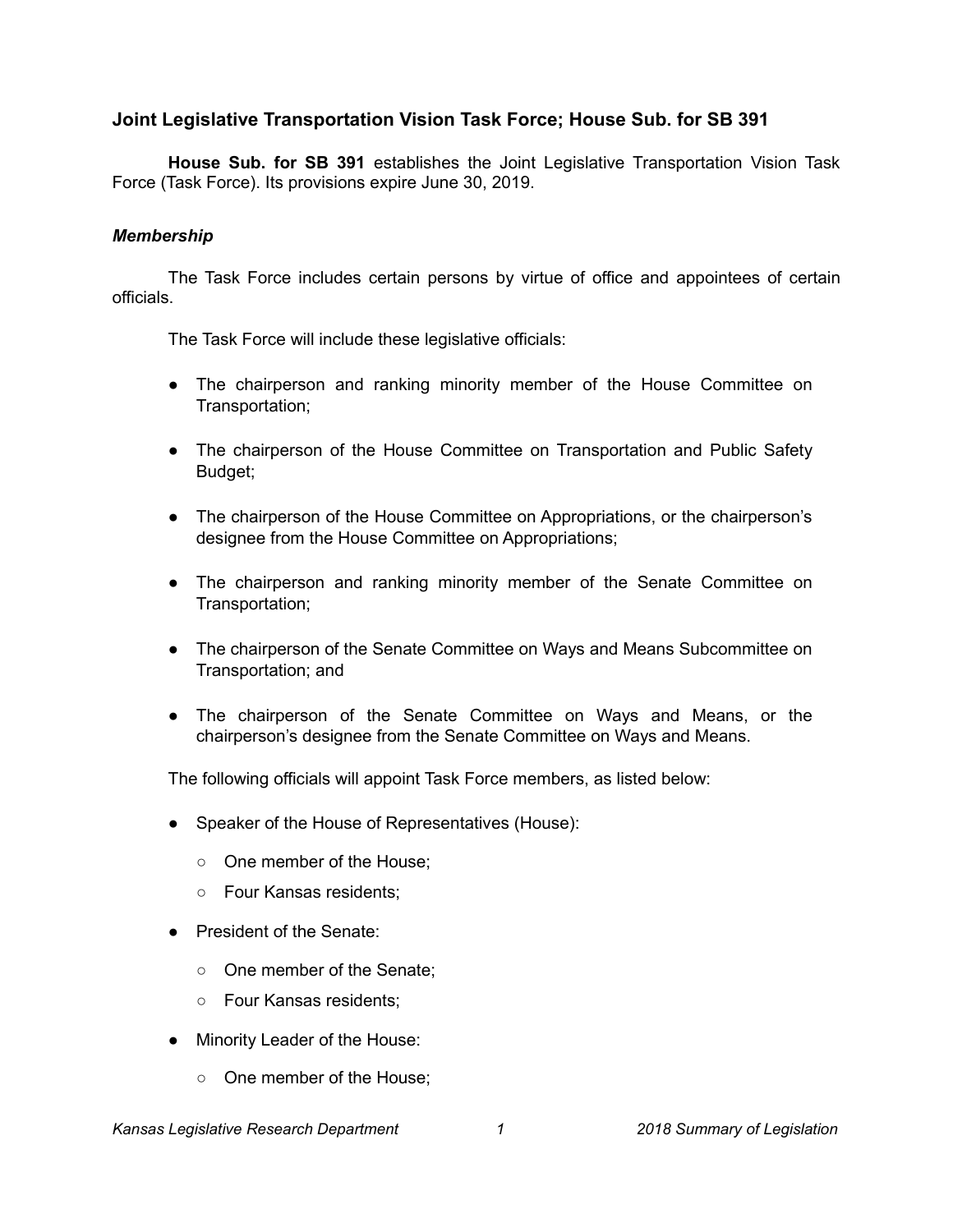- Two Kansas residents;
- Minority Leader of the Senate:
	- One member of the Senate:
	- Two Kansas residents:

These entities each will appoint members, as listed below:

- Kansas Economic Lifelines will appoint three Kansas residents;
- The League of Kansas Municipalities will appoint two city representatives, one from a city with a population exceeding 25,000 and one from a city with a population less than or equal to 25,000; and
- The Kansas Association of Counties will appoint two county commissioners, one from a county with a population exceeding 40,000 and one from a county with a population less than or equal to 40,000.

In addition, the following *ex officio* members will be non-voting members of the Task Force:

- Secretary of Transportation, or the Secretary's designee;
- Secretary of Revenue, or the Secretary's designee;
- Secretary of Agriculture, or the Secretary's designee; and
- Chief Executive Officer of the Kansas Turnpike Authority, or the Officer's designee.

The bill requires appointed members who are not legislators to be affiliated with one of the stakeholder organizations listed below, except for two members appointed by the Speaker of the House and two members appointed by the President of the Senate. Not more than two members may be appointed from each of those organizations:

- The Kansas Contractors Association;
- The Heavy Constructors Association;
- The Kansas Aggregate Producers' Association;
- The Kansas Ready Mix Association;
- The Greater Kansas City Building and Construction Trades Council;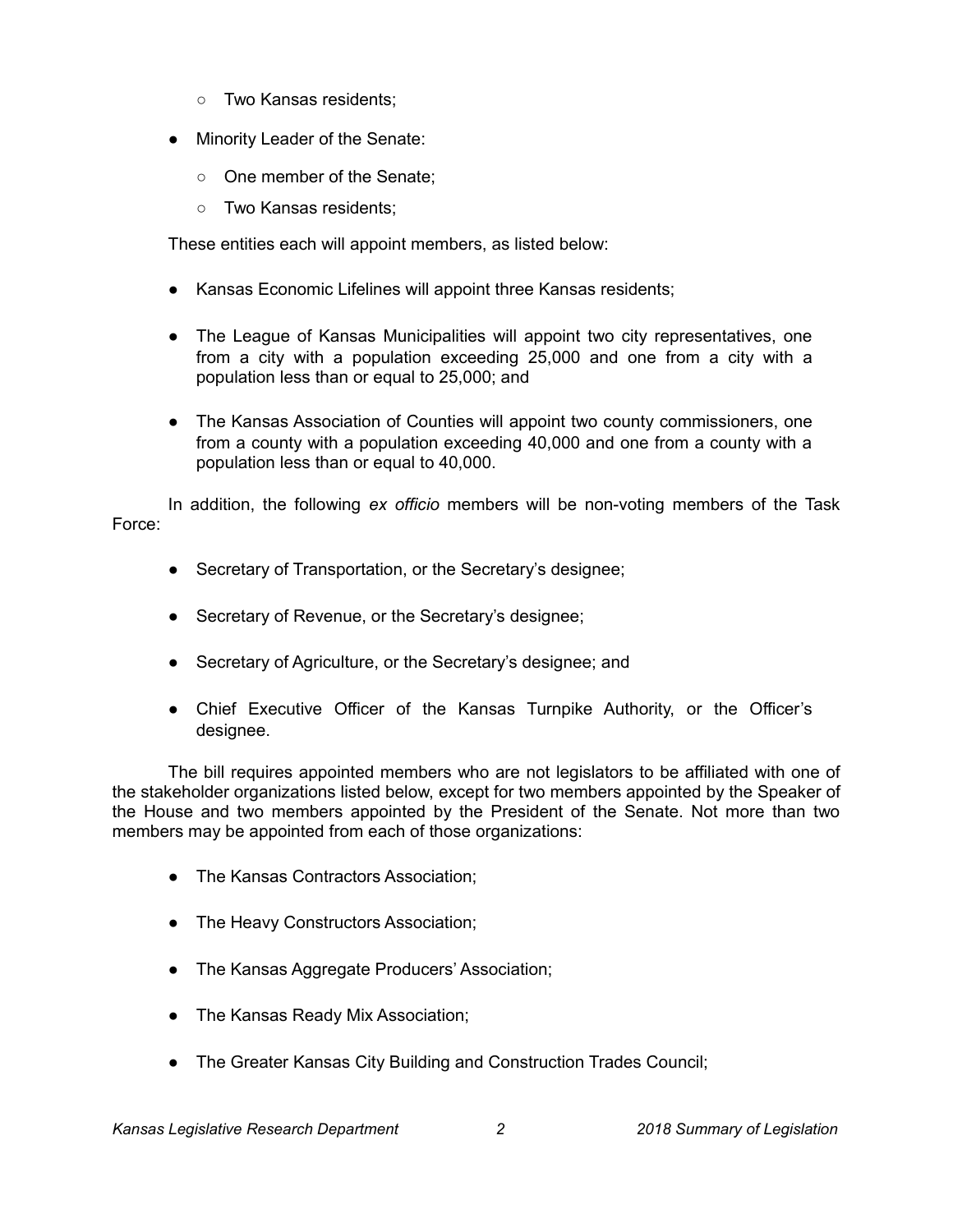- The American Council of Engineering Companies of Kansas;
- The Kansas Public Transit Association;
- A class I railroad company;
- A short line railroad company;
- The Kansas Motor Carriers Association;
- The Portland Cement Association;
- The Petroleum Marketers and Convenience Store Association of Kansas;
- The Kansas Asphalt Pavement Association;
- The International Association of Sheet Metal, Air, Rail and Transportation Workers;
- A Kansas aerospace company;
- The Kansas Grain and Feed Association;
- The Kansas Economic Development Alliance; or
- $\bullet$  The AFI-CIO

The bill requires members of the Task Force be appointed no later than 45 days from the effective date of the bill (upon publication in the *Kansas Register*). The bill requires all members to be residents of Kansas. The bill also requires at least two members from all six Kansas Department of Transportation (KDOT) districts.

# *Co-chairpersons, Meetings, and Quorum*

The Speaker of the House will select a representative and the President of the Senate will select a senator to serve as co-chairpersons of the Task Force.

The bill authorizes the Task Force to meet in an open meeting at any time upon the call of either co-chairperson of the Task Force.

A majority of the voting members of the Task Force will constitute a quorum. Any action by the Task Force will be by motion adopted by a majority of voting members present when there is a quorum.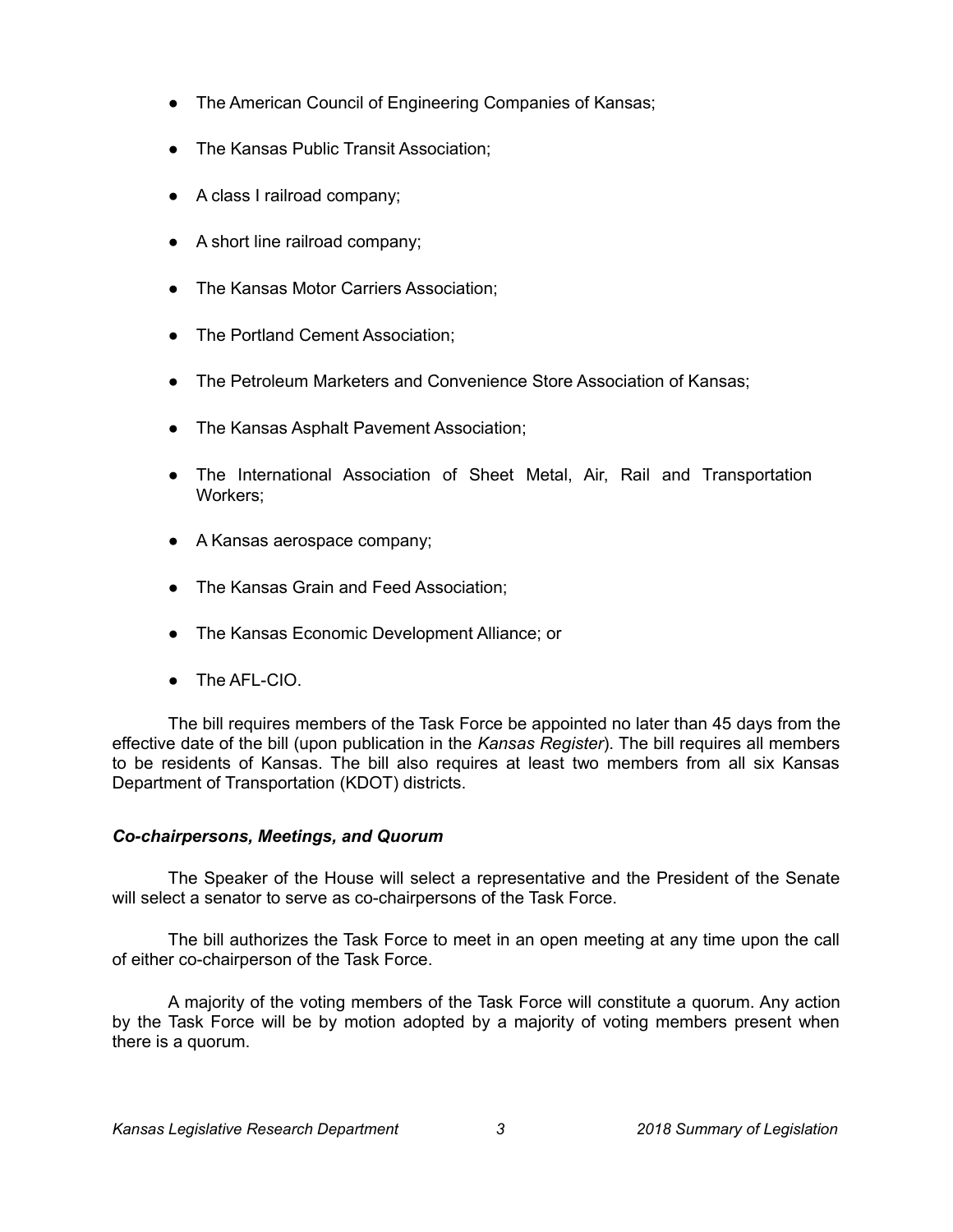## *Filing of Vacancies; Designees*

The bill requires any vacancy on the Task Force be filled by appointment in the manner prescribed for the original appointment.

Any member appointed to the Task Force or a subcommittee who is a member of the House or Senate may designate another member of the respective chamber to attend any or all meetings of the Task Force or a subcommittee as the member's designee.

#### *Subcommittees*

The bill authorizes the co-chairpersons to establish any subcommittees as the cochairpersons deem necessary and for those subcommittees to meet on dates and locations approved by the Task Force co-chairpersons.

### *Duties of the Task Force*

The bill states the Task Force has the following mission:

- Evaluate the progress of the 2010 Transportation Works for Kansas program to date;
- Evaluate the current system condition of the state transportation system, including roads and bridges;
- Solicit local input on uncompleted and future projects; the bill requires the cochairpersons to schedule and organize open meetings for this purpose to be held at least eight times, including one in each KDOT district and in the Wichita and Kansas City metropolitan areas;
- Evaluate current uses of State Highway Fund dollars, including fund transfers for other purposes outside of infrastructure improvements;
- Evaluate current transportation funding in Kansas to determine whether it is sufficient to not only maintain the transportation system in its current state, but also to ensure it serves the future transportation needs of Kansas residents;
- Identify additional necessary transportation projects, especially projects with a direct effect on the economic health of Kansas and its residents;
- Make recommendations regarding the needs of the transportation system over the next ten years and beyond; and
- Make recommendations on the future structure of the State Highway Fund as it relates to maintaining the state infrastructure system.